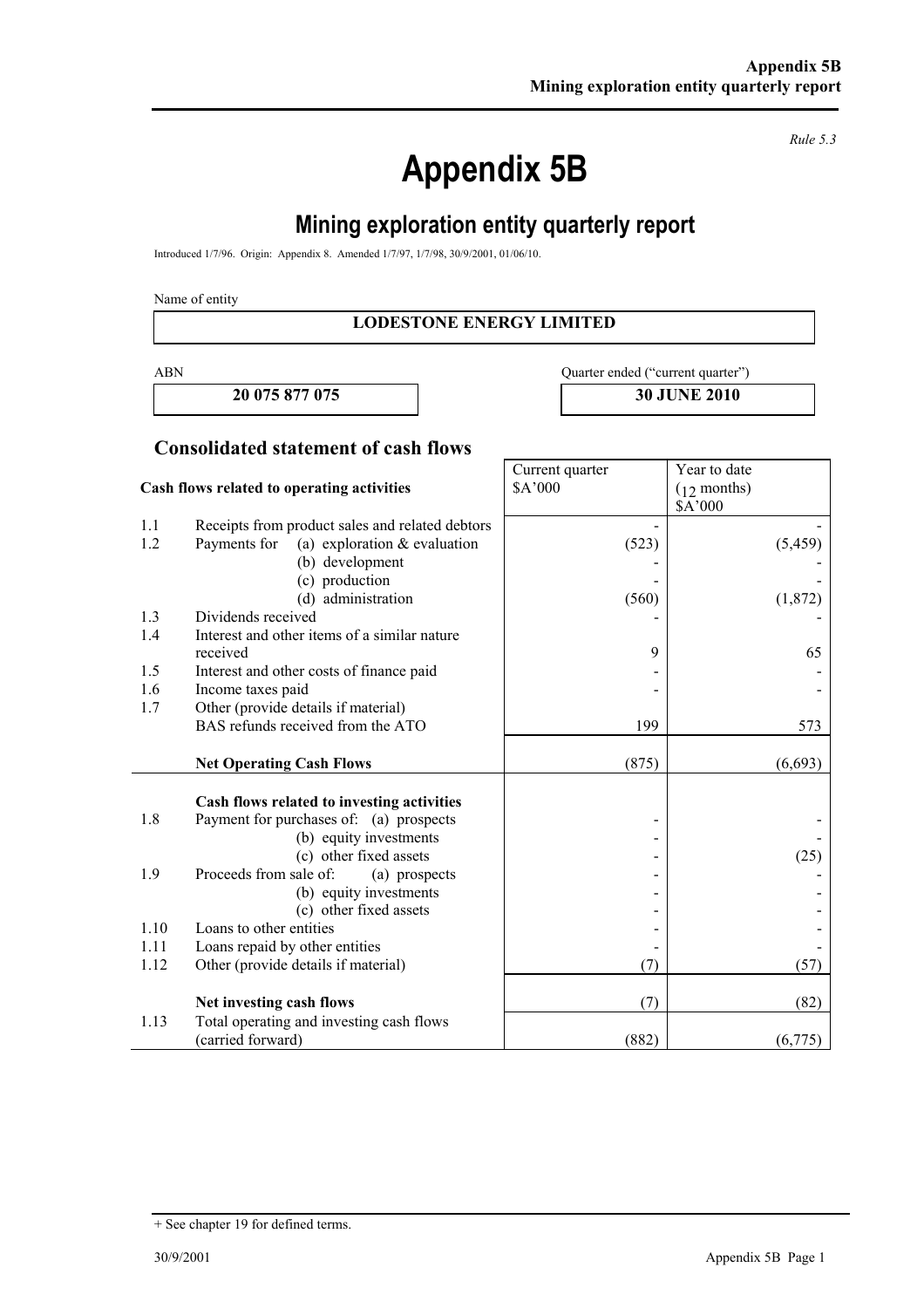|      | Total operating and investing cash flows<br>(brought forward) | (882) | (6,775)  |
|------|---------------------------------------------------------------|-------|----------|
|      | Cash flows related to financing activities                    |       |          |
| 1.14 | Proceeds from issues of shares, options, etc.                 |       | 1,957    |
| 1.15 | Proceeds from sale of forfeited shares                        |       |          |
| 1.16 | Proceeds from borrowings                                      |       |          |
| 1.17 | Repayment of borrowings                                       |       |          |
| 1.18 | Dividends paid                                                |       |          |
| 1.19 | Other (provide details if material)                           |       |          |
|      | Proceeds from sale of royalty                                 |       | 2,249    |
|      | Share issue costs                                             |       | (13)     |
|      | Net financing cash flows                                      |       | 4,193    |
|      | Net increase (decrease) in cash held                          | (881) | (2, 582) |
| 1.20 | Cash at beginning of quarter/year to date                     | 1,655 | 3,356    |
| 1.21 | Exchange rate adjustments to item 1.20                        |       |          |
| 1.22 | Cash at end of quarter                                        | 774   | 774      |

### **Payments to directors of the entity and associates of the directors Payments to related entities of the entity and associates of the related entities**

|      |                                                                  | Current quarter<br>\$A'000 |
|------|------------------------------------------------------------------|----------------------------|
| 1.23 | Aggregate amount of payments to the parties included in item 1.2 | -68                        |
| 1.24 | Aggregate amount of loans to the parties included in item 1.10   |                            |

1.25 Explanation necessary for an understanding of the transactions

### **Non-cash financing and investing activities**

- 2.1 Details of financing and investing transactions which have had a material effect on consolidated assets and liabilities but did not involve cash flows Nil
- 2.2 Details of outlays made by other entities to establish or increase their share in projects in which the reporting entity has an interest

Nil

#### **Financing facilities available**

*Add notes as necessary for an understanding of the position.* 

|     |                             | Amount available<br>\$A'000 | Amount used<br>\$A'000 |
|-----|-----------------------------|-----------------------------|------------------------|
| 3.1 | Loan facilities             | Nil                         | Nil                    |
| 3.2 | Credit standby arrangements | Nil                         | Nil                    |

<sup>+</sup> See chapter 19 for defined terms.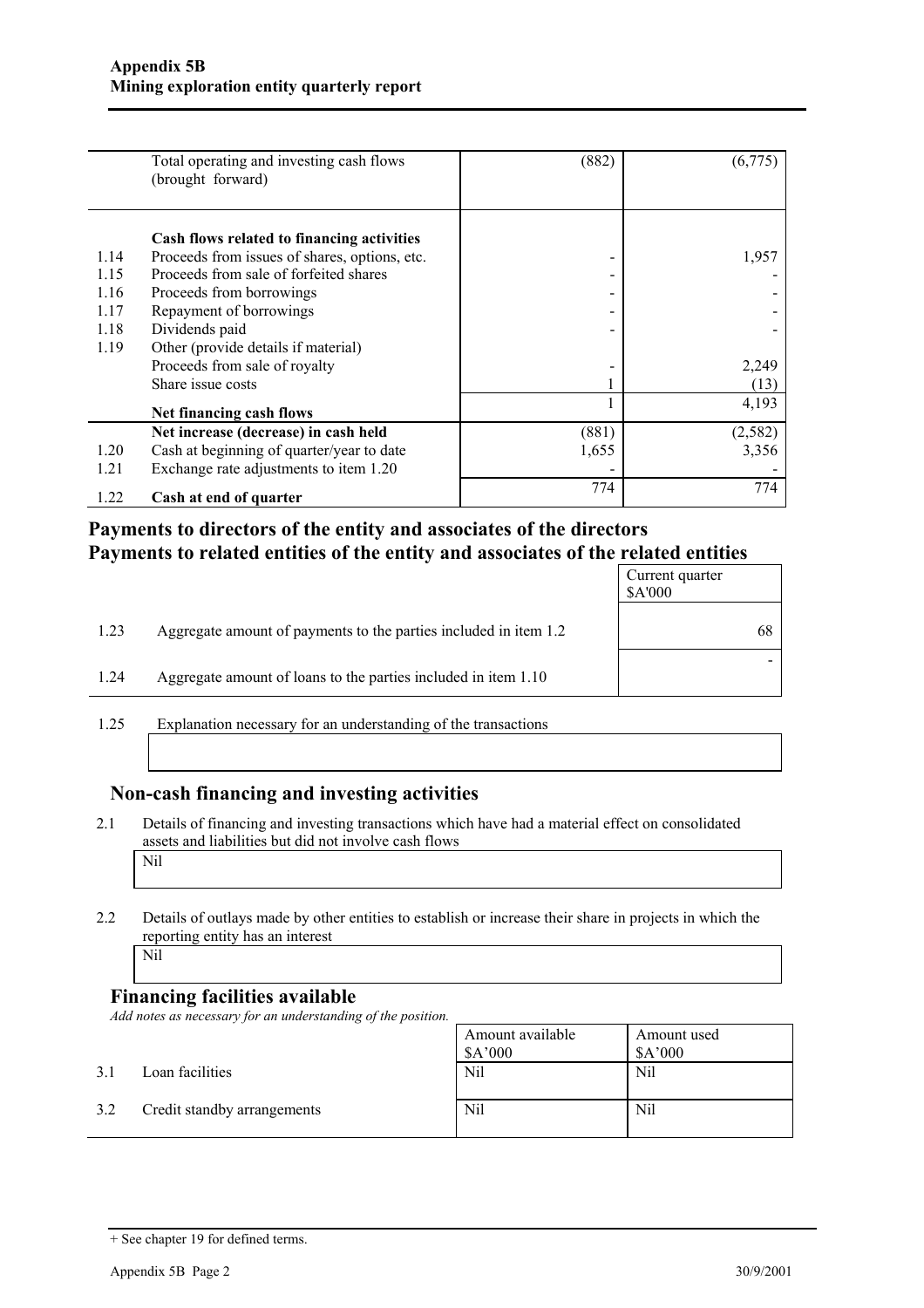# **Estimated cash outflows for next quarter**

|     |                            | \$A'000 |
|-----|----------------------------|---------|
| 4.1 | Exploration and evaluation | 1,300   |
| 4.2 | Development                |         |
| 4.3 | Production                 |         |
| 4.4 | Administration             | 400     |
|     | <b>Total</b>               | 1,700   |

# **Reconciliation of cash**

| Reconciliation of cash at the end of the quarter (as<br>shown in the consolidated statement of cash flows) to<br>the related items in the accounts is as follows. |                                           | Current quarter<br>A'000 | Previous quarter<br>\$A'000 |
|-------------------------------------------------------------------------------------------------------------------------------------------------------------------|-------------------------------------------|--------------------------|-----------------------------|
| 5.1                                                                                                                                                               | Cash on hand and at bank                  | 24                       | 21                          |
| 5.2                                                                                                                                                               | Deposits at call                          | 750                      | 1,634                       |
| 5.3                                                                                                                                                               | Bank overdraft                            |                          |                             |
| 5.4                                                                                                                                                               | Other (provide details)                   |                          |                             |
|                                                                                                                                                                   | Total: cash at end of quarter (item 1.22) | 774                      | 1,655                       |

## **Changes in interests in mining tenements**

|     |                                                                     | Tenement<br>reference | Nature of interest<br>(note (2)) | Interest at<br>beginning<br>of quarter | Interest at<br>end of<br>quarter |
|-----|---------------------------------------------------------------------|-----------------------|----------------------------------|----------------------------------------|----------------------------------|
| 6.1 | Interests in mining<br>tenements relinquished,<br>reduced or lapsed | Nil                   |                                  |                                        |                                  |
| 6.2 | Interests in mining                                                 | EPC 1414              |                                  | $0\%$                                  | 50%                              |
|     | tenements acquired or                                               | EPC 1415              |                                  | $0\%$                                  | 50%                              |
|     | increased                                                           | EPC 1417              |                                  | $0\%$                                  | 50%                              |
|     |                                                                     | <b>EPC 1418</b>       |                                  | 0%                                     | 50%                              |
|     |                                                                     | EPC 1481              |                                  | 0%                                     | 50%                              |
|     |                                                                     | EPC 1622              |                                  | $0\%$                                  | 50%                              |
|     |                                                                     | EPC 1625              |                                  | $0\%$                                  | 50%                              |
|     |                                                                     | EPM 17850             |                                  | $0\%$                                  | 100%                             |

<sup>+</sup> See chapter 19 for defined terms.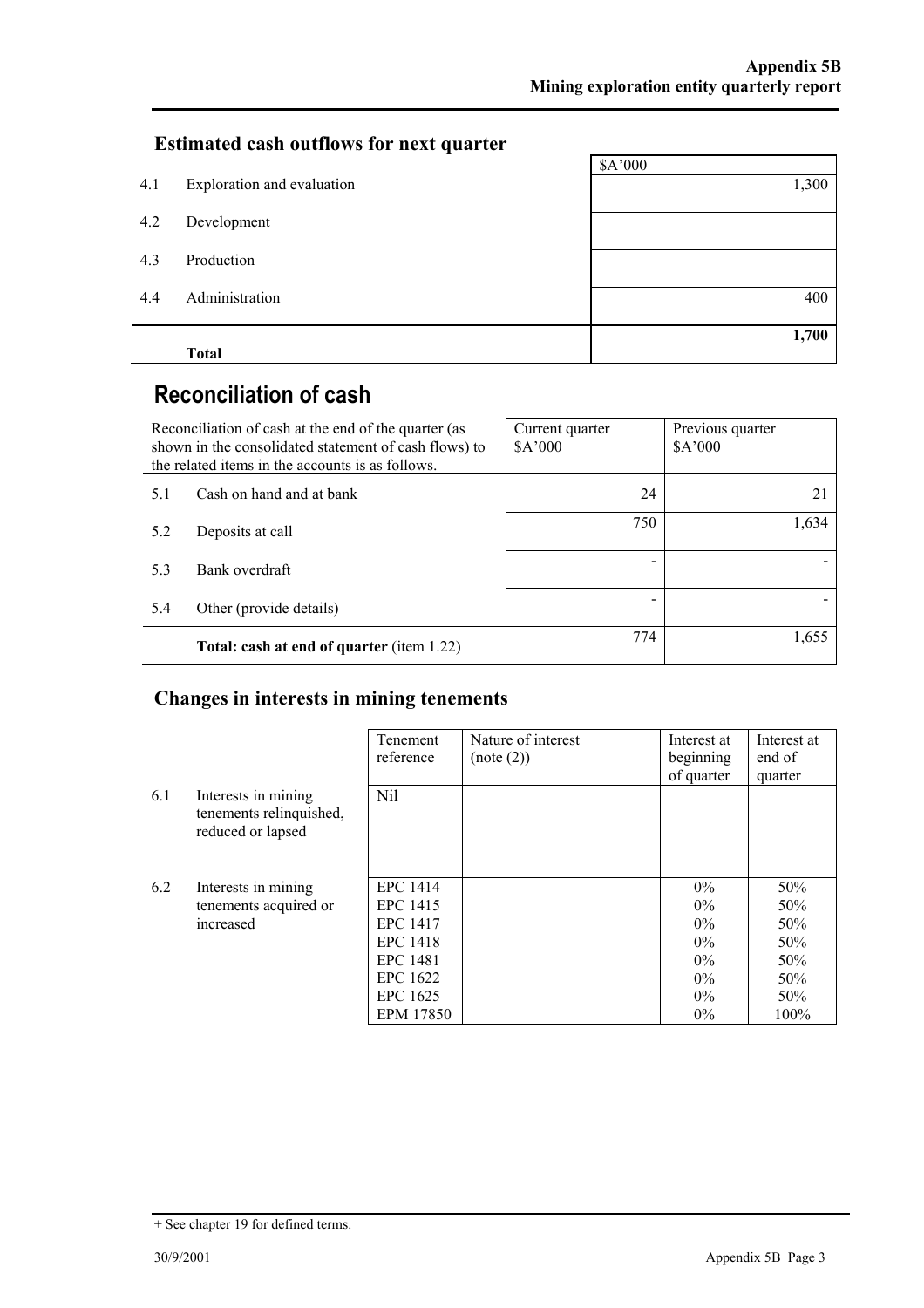#### **Issued and quoted securities at end of current quarter**

*Description includes rate of interest and any redemption or conversion rights together with prices and dates.* 

|      |                                                                                                                                                  | Total number                                                               | Number quoted                                            | Issue price per<br>security (see note<br>$3)$ (cents)                               | Amount paid up per<br>security (see note 3)<br>(cents)                              |
|------|--------------------------------------------------------------------------------------------------------------------------------------------------|----------------------------------------------------------------------------|----------------------------------------------------------|-------------------------------------------------------------------------------------|-------------------------------------------------------------------------------------|
| 7.1  | Preference<br><sup>+</sup> securities<br>(description)                                                                                           | N/A                                                                        |                                                          |                                                                                     |                                                                                     |
| 7.2  | Changes during<br>quarter<br>(a) Increases<br>through issues<br>(b) Decreases<br>through returns                                                 |                                                                            |                                                          |                                                                                     |                                                                                     |
|      | of capital, buy-<br>backs,<br>redemptions                                                                                                        |                                                                            |                                                          |                                                                                     |                                                                                     |
| 7.3  | +Ordinary<br>securities                                                                                                                          | 211,509,529                                                                | 211,509,529                                              | Fully paid                                                                          | Fully paid                                                                          |
| 7.4  | Changes during<br>quarter<br>(a) Increases<br>through issues<br>(b) Decreases<br>through returns<br>of capital, buy-<br>backs                    |                                                                            |                                                          |                                                                                     |                                                                                     |
| 7.5  | <sup>+</sup> Convertible<br>debt securities                                                                                                      | N/A                                                                        |                                                          |                                                                                     |                                                                                     |
| 7.6  | (description)<br>Changes during<br>quarter<br>(a) Increases<br>through issues<br>(b) Decreases<br>through<br>securities<br>matured,<br>converted |                                                                            |                                                          |                                                                                     |                                                                                     |
| 7.7  | <b>Options</b><br>(description and<br>conversion<br>factor)                                                                                      | 501,000<br>10,000,000<br>2,000,000<br>9,000,000<br>1,900,000<br>11,000,000 | -<br>$\overline{a}$<br>-<br>$\qquad \qquad \blacksquare$ | Exercise price<br>20 cents<br>7 cents<br>7 cents<br>20 cents<br>7 cents<br>20 cents | Expiry date<br>27/01/11<br>10/08/10<br>08/04/11<br>15/05/11<br>26/06/11<br>26/06/11 |
| 7.8  | Issued during<br>quarter                                                                                                                         | N/A                                                                        |                                                          |                                                                                     |                                                                                     |
| 7.9  | <b>Exercised</b> during<br>quarter                                                                                                               | $\rm N/A$                                                                  |                                                          |                                                                                     |                                                                                     |
| 7.10 | Expired during<br>quarter                                                                                                                        | $\rm N/A$                                                                  |                                                          |                                                                                     |                                                                                     |
| 7.11 | Performance<br>rights                                                                                                                            | 18,500,000                                                                 | $\overline{a}$                                           |                                                                                     |                                                                                     |

<sup>+</sup> See chapter 19 for defined terms.